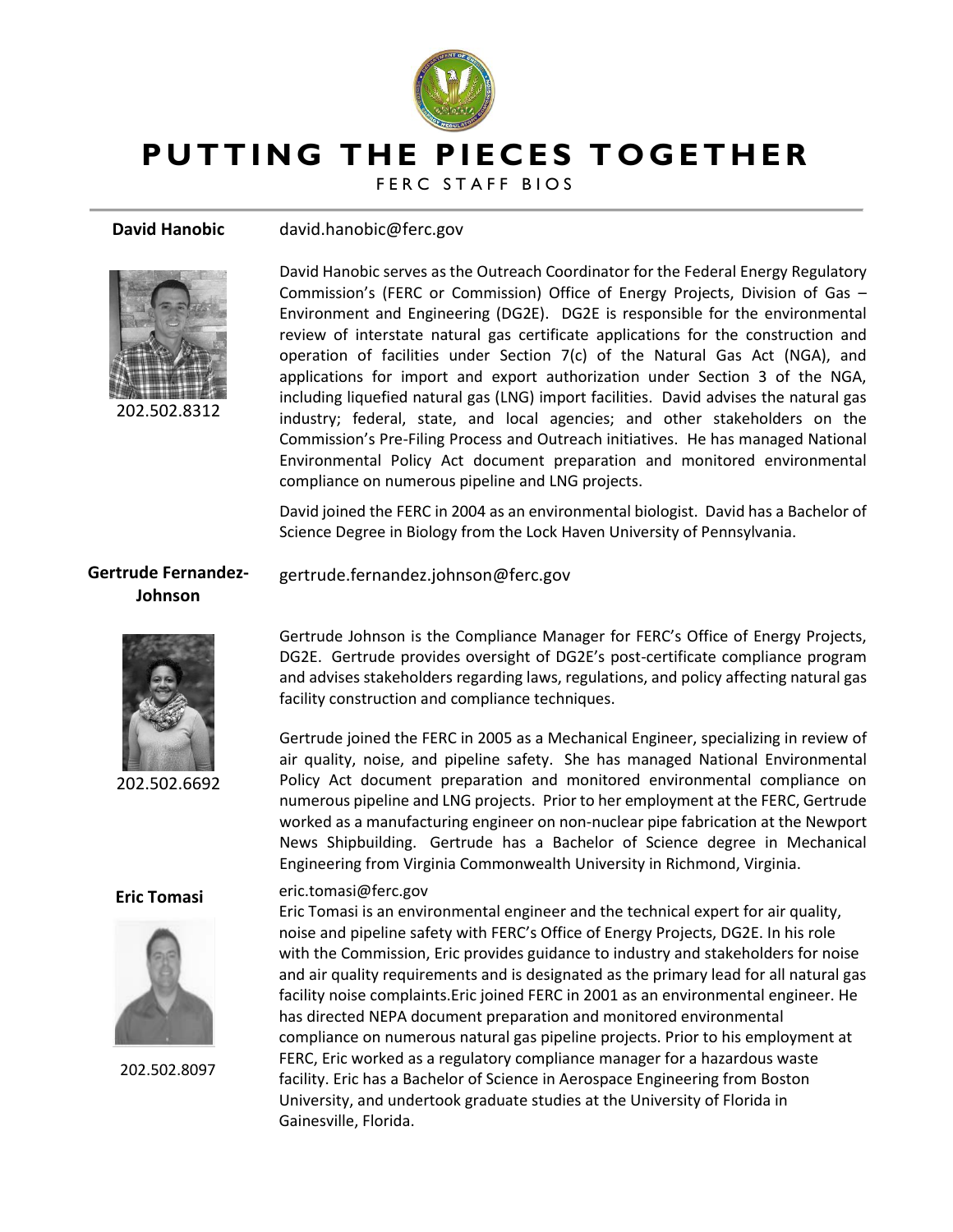

**PUTTING THE PIECES TOGETHER** 

COURSE INSTRUCTOR BIOS

 **Larry Brown** larry.brown@erm.com



401.278.4301

Larry Brown is a Senior Partner at ERM specializing in project management of interstate natural gas pipeline projects and preparation of documents necessary to comply with the NEPA and other federal and state regulations. Larry has over 24 years of experience working on FERC‐regulated pipeline projects. This experience includes managing, providing senior review, and/or authoring sections of numerous permit applications and more than 20 Federal Energy Regulatory Commission (FERC) Environmental Impact Statements (EIS) and Environmental Assessments (EAs). Larry has also managed environmental field surveys, environmental compliance programs during construction, and conducted environmental inspection and post‐construction monitoring.

### **Tim Drake** tim.drake@erm.com



612.337.3365

Tim Drake is a Technical Director at ERM specializing in routing, construction, restoration, and environmental inspection issues related to linear projects. Tim has extensive experience working with clients to develop and support environmental inspection and compliance programs. He has worked closely with project engineers, construction supervision teams, and agency regulators to develop and implement project plans and techniques to construct through sensitive resource areas including trout streams, wetlands, and national forests. Tim's responsibilities have also included the preparation of wildlife, surface water quality, and wetland sections of the Environmental Reports for FERC 7(c) applications.

**Jennifer Lee** jennifer.lee@erm.com



503.525.5152

Jennifer Lee is a Partner at ERM, specializing in the preparation of FERC 7(c) Environmental Report Applications; third-party EISs; and federal, state, and local permits necessary for the construction and operation of natural gas and petroleum pipelines and LNG facilities. She has extensive experience with the FERC Pre-Filing Process, and has worked on behalf of both applicants and regulators on natural gas-related projects. Jennifer also manages feasibility studies and third-party EISs for other linear energy facilities including electric transmission line projects. She has worked on behalf of numerous state and federal agencies, including the FERC, USFS, BLM, and FWS. Her areas of expertise include land use analysis, alternatives analysis, and document preparation.